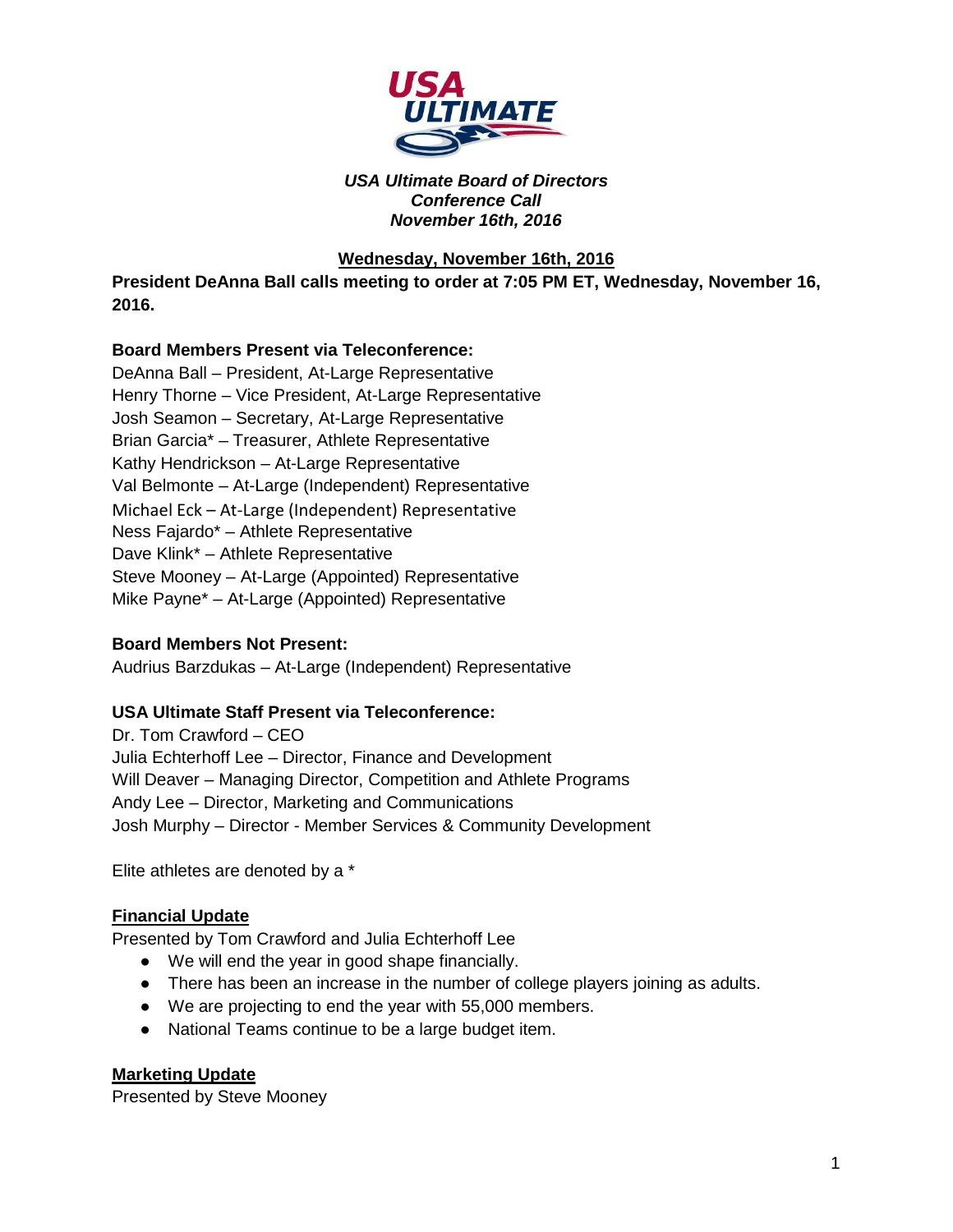

## *USA Ultimate Board of Directors Conference Call November 16th, 2016*

- A large amount of work has been done since the summer meeting.
- The board heard about the work going into the new marketing campaign.
- An enormous number of candidates have applied for the new Digital Marketing and Communications Manager position.
- The recent [photo essay by BU Women's Ultimate](http://bit.ly/2fWUVWV) was cited as sterling example of what's so wonderful about our sport.
- The board discussed long-term support for the new marketing campaign.

# **Budget Update**

Presented by Tom Crawford and Julia Echterhoff Lee

• The board heard an overview of the new budget with a focus on new additions since the last budget was presented.

# **Appointed Board Member Voting**

Presented by Henry Thorne

- Val Belmonte leaves the call.
- Josh Seamon moves to appoint Val Belmonte as an appointed Independent Board. The motion is seconded by DeAnna Ball and passes 9-0-3.
- Val Belmonte rejoins the call.
- Josh Seamon moves to appoint Janet Judge as an appointed Board. The motion is seconded by Dave Klink and passes 10-0-2.
- The board discussed different ways to keep candidates who ran but were not elected fully connected and engaged with USAU.

# **Strategic Plan Ultimate**

Presented by Henry Thorne

- The plan was kicked off with press and a survey last week.
- The board heard about the upcoming Town Halls.
- David Barkan and Steve Mooney will be advisors to the committee comprised of DeAnna Ball, Henry Thorne, Val Belmonte, and Kae Rader.

# **Media Update**

Presented by Tom Crawford and Andy Lee

● The board heard about and discussed the current state of media at USAU.

# **Competition Committee Update**

Presented by Dave Klink and Will Deaver

● The board heard about upcoming updates to some youth eligibility rules.